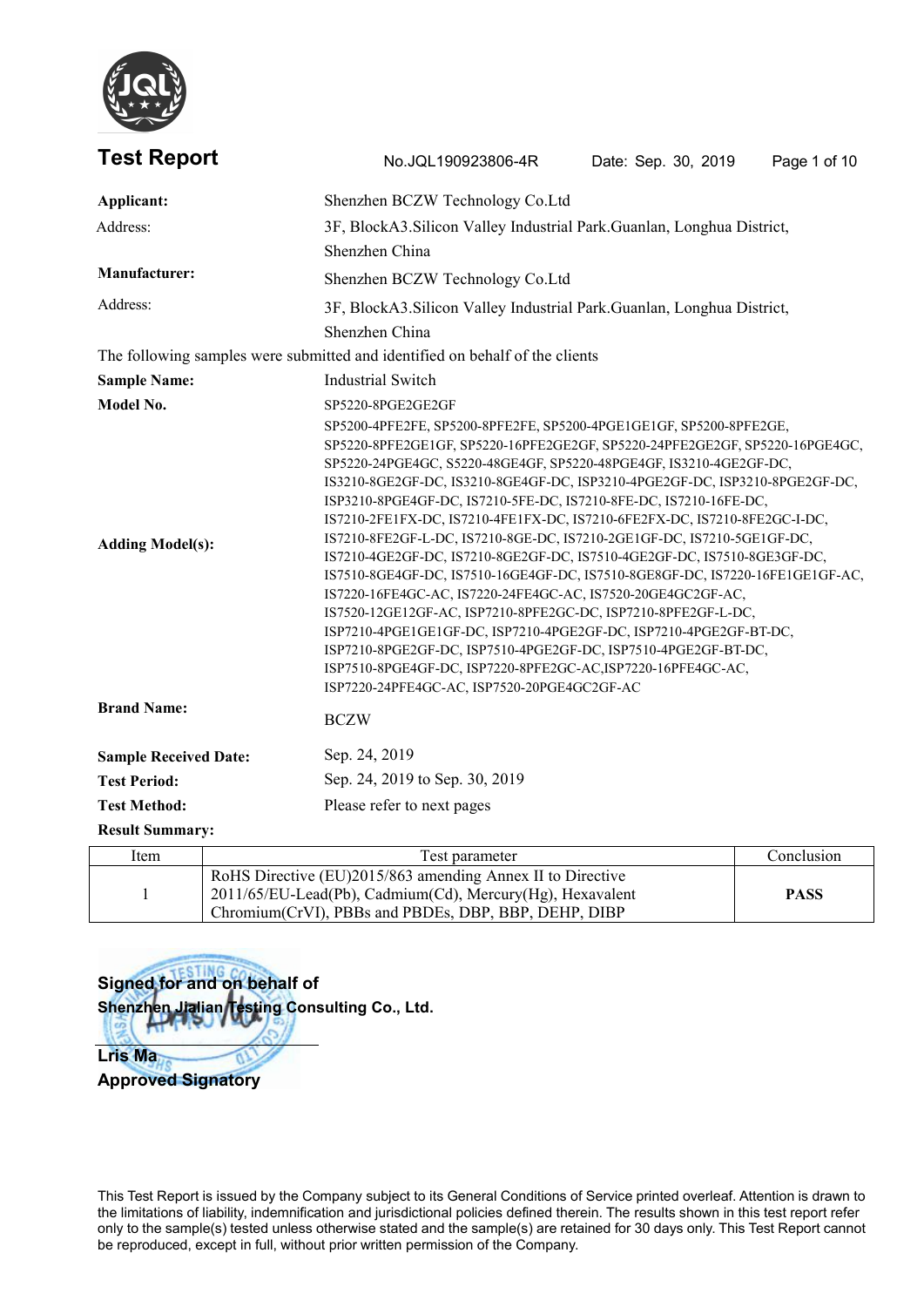

**Test Report No.JQL190923806-4R** Date: Sep. 30, 2019 Page 2 of 10

## **Sample Description:**

| No.     | <b>Sample Name</b>  | <b>Part Name</b>         | <b>Description</b>    |
|---------|---------------------|--------------------------|-----------------------|
| $1 - 1$ | Switch Shell        | Outer Box Shell          | <b>Black Metal</b>    |
| $1 - 2$ | Switch Shell        | Inner Frame              | Silver Metal          |
| $2 - 1$ | Power Port          | Connector                | Silver Metal          |
| $2 - 2$ | Power Port          | <b>Insulator Envelop</b> | <b>Black Plastics</b> |
| $3 - 1$ | Hub Port            | Connect Pin              | <b>Silvery Metal</b>  |
| $3 - 2$ | Hub Port            | Port Support             | <b>Black Plastics</b> |
| $3 - 3$ | Hub Port            | Pack Cover               | <b>Silvery Metal</b>  |
| $3 - 4$ | Hub Port            | Indicator Light          | Plastic               |
| $4 - 1$ | <b>Switch Board</b> | <b>PCB</b>               | Green PCB             |
| $4 - 2$ | <b>Switch Board</b> | Mixed all IC             | <b>Black Chip</b>     |
| $4 - 3$ | <b>Switch Board</b> | <b>Inductor Coil</b>     | Copper                |
| $4 - 4$ | <b>Switch Board</b> | Mixed all Capacitor      | Capacitor             |
| $4 - 5$ | <b>Switch Board</b> | Mixed all Resistance     | Resistance            |
| $4 - 6$ | <b>Switch Board</b> | Mixed all Metal Part     | Metal                 |
| $5 - 1$ | Solder              | Solder                   | Silver Gray Metal     |
| $6 - 1$ | Screw               | Screw                    | <b>Silvery Metal</b>  |

**Test Methods:** with reference to IEC 62321:2013

- (1) Determination of Cadmium by ICP-OES
- (2) Determination of Lead by ICP-OES
- (3) Determination of Mercury by ICP-OES
- (4) Determination of Hexavalent Chromium by Colorimetric Methodusing UV-Vis
- (5) Determination of PBBs/PBDEs content by GC-MS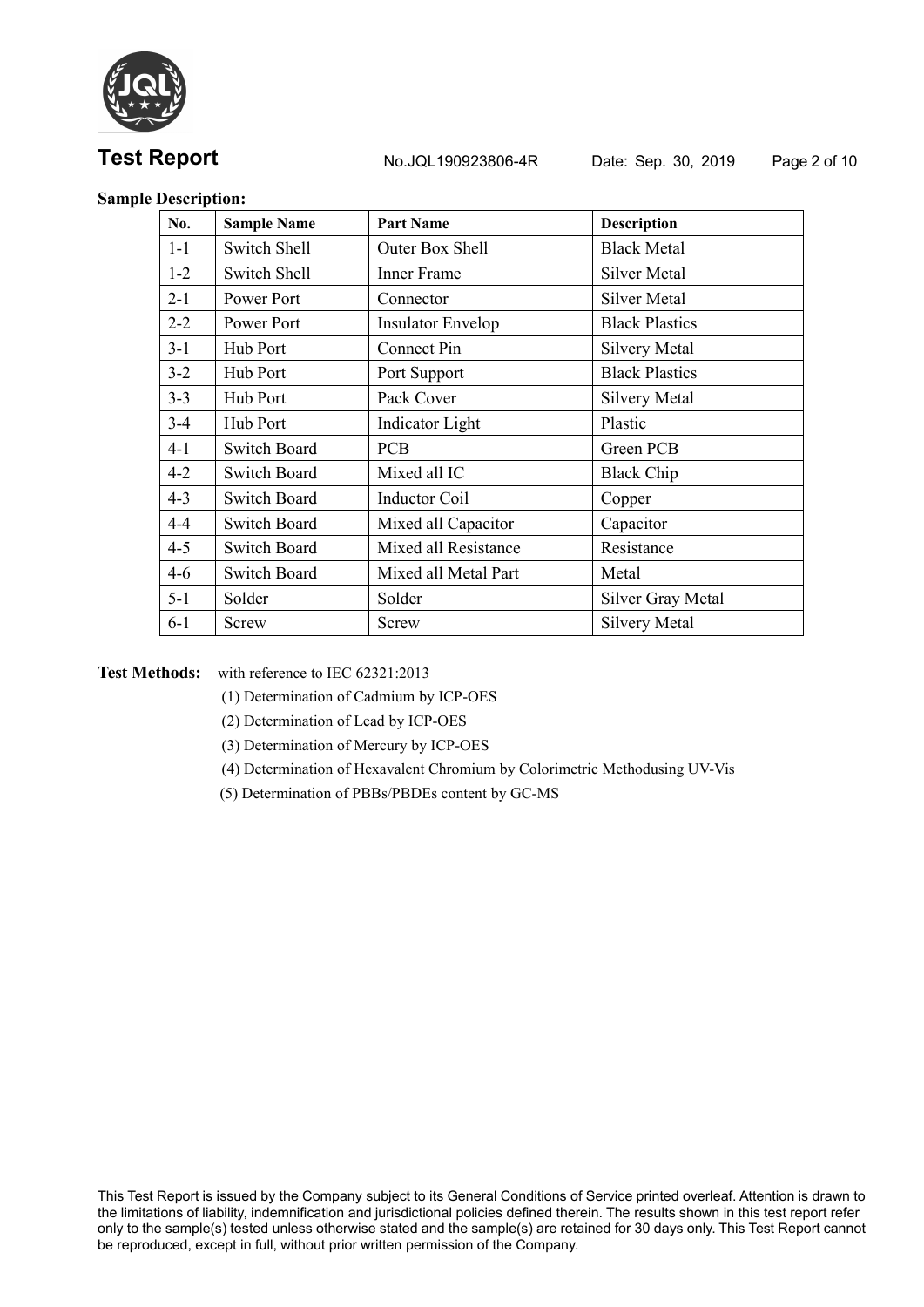

# **Test Report** No.JQL190923806-4R Date: Sep. 30, 2019 Page 3 of 10

# **XRF Results:**

| No.     | <b>Sample Name</b>  | <b>Part Name</b>         | Pb    | C <sub>d</sub> | Hg        | $\mathbf{C}$ r | <b>Br</b>  |
|---------|---------------------|--------------------------|-------|----------------|-----------|----------------|------------|
|         |                     |                          | (ppm) | (ppm)          | (ppm)     | (ppm)          | (ppm)      |
| $1 - 1$ | Swithc Shell        | Outer Box Shell          | BL    | BL             | BL        | BL             | BL         |
| $1 - 2$ | Swithc Shell        | Inner Frame              | BL    | BL             | BL        | BL             | BL         |
| $2-1$   | Power Port          | Connecter                | BL    | BL             | BL        | BL             | BL         |
| $2 - 2$ | Power Port          | <b>Insulator Envelop</b> | BL    | BL             | BL        | BL             | IN         |
| $3-1$   | Hub Port            | Connect Pin              | BL    | BL             | BL        | BL             | BL         |
| $3 - 2$ | Hub Port            | Port Support             | BL    | BL             | <b>BL</b> | <b>BL</b>      | IN         |
| $3 - 3$ | Hub Port            | Pack Cover               | BL    | BL             | <b>BL</b> | BL             | BL         |
| $3-4$   | Hub Port            | <b>Indicator</b> Light   | BL    | BL             | BL        | BL             | IN         |
| $4 - 1$ | <b>Switch Board</b> | <b>PCB</b>               | BL    | BL             | BL        | BL             | BL         |
| $4 - 2$ | <b>Switch Board</b> | Mixed all IC             | BL    | BL             | BL        | BL             | BL         |
| $4 - 3$ | Switch Board        | <b>Inductor Coil</b>     | BL    | BL             | BL        | BL             | BL         |
| $4 - 4$ | <b>Switch Board</b> | Mixed all                | BL    | BL             | BL        | BL             | ${\rm BL}$ |
|         |                     | Capacitor                |       |                |           |                |            |
| $4 - 5$ | <b>Switch Board</b> | Mixed all                | BL    | BL             | BL        | BL             | BL         |
|         |                     | Resistance               |       |                |           |                |            |
| $4 - 6$ | <b>Switch Board</b> | Mixed all Metal          | BL    | BL             | <b>BL</b> | BL             | <b>BL</b>  |
|         |                     | Part                     |       |                |           |                |            |
| $5 - 1$ | Solder              | Solder                   | BL    | BL             | BL        | BL             | BL         |
| $6 - 1$ | Screw               | Screw                    | BL    | BL             | BL        | BL             | <b>BL</b>  |

NOTE:

- ppm=mg/kg=parts per million -BL=Below Limit - N.A.=Not Analysis

- IN= Inconclusive, chemical analysis necessary

Testing results are only used for reference.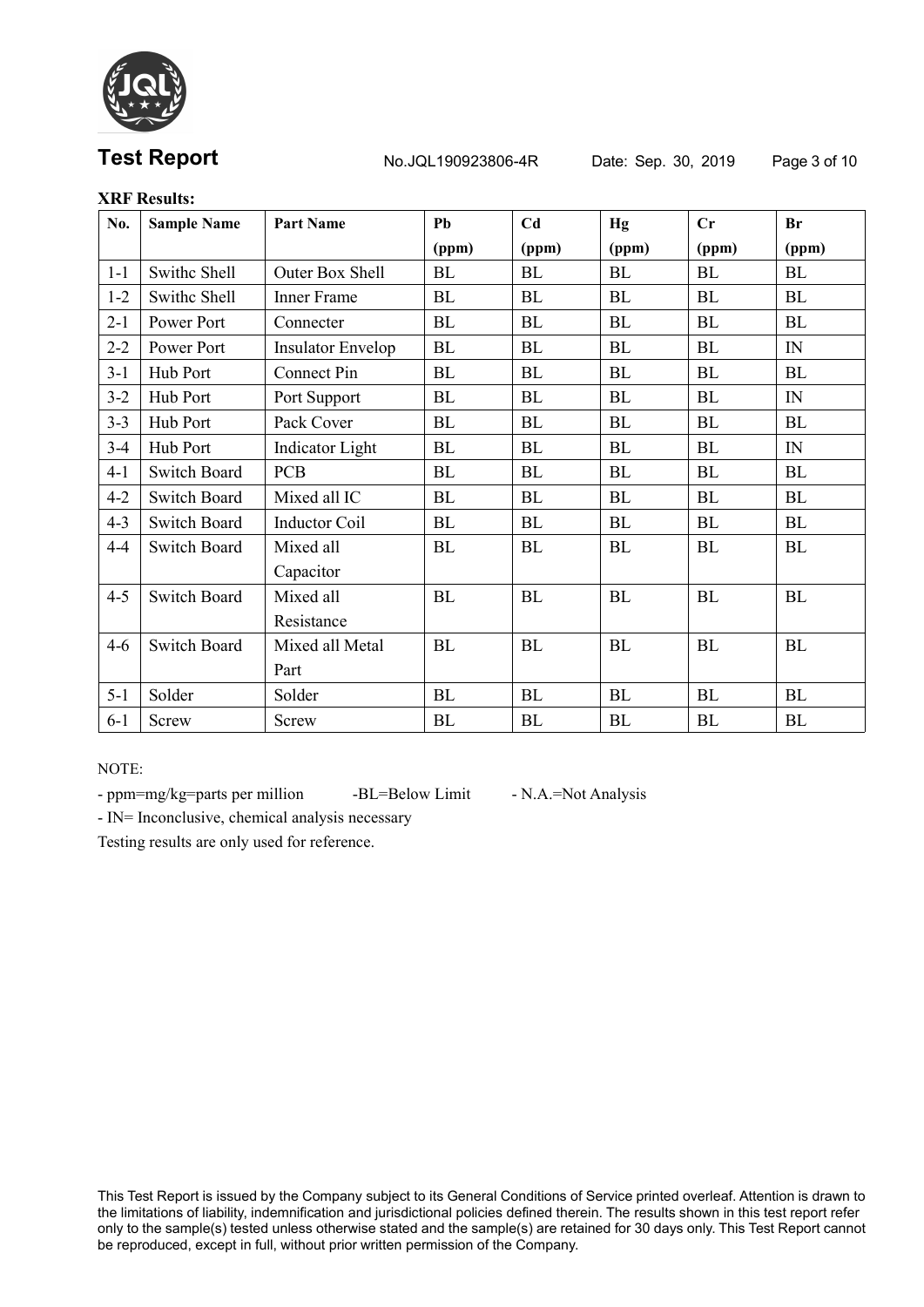

**Test Report No.JQL190923806-4R** Date: Sep. 30, 2019 Page 4 of 10

# **Chemical Test Results:**

### **--Summary of PBBs and PBDEs**

| <b>Flame Retardants</b>                | <b>MDL</b> | <b>Law Limit</b> |         |         | <b>Result(ppm)</b> |  |  |
|----------------------------------------|------------|------------------|---------|---------|--------------------|--|--|
|                                        |            |                  | $2 - 2$ | $3 - 2$ | $3-4$              |  |  |
| Polybrominated<br><b>Biphenyls</b>     |            |                  | ---     |         | ---                |  |  |
| (Mono-Deca)(PBBs)                      |            |                  |         |         |                    |  |  |
| Monobromobiphenyl                      | 5ppm       |                  | N.D.    | N.D.    | N.D.               |  |  |
| Dibromobiphenyl                        | 5ppm       |                  | N.D.    | N.D.    | N.D.               |  |  |
| Tribromobiphenyl                       | 5ppm       |                  | N.D.    | N.D.    | N.D.               |  |  |
| Tetrabromobiphenyl                     | 5ppm       |                  | N.D.    | N.D.    | N.D.               |  |  |
| Pentabromobiphenyl                     | 5ppm       | 1000             | N.D.    | N.D.    | N.D.               |  |  |
| Hexabromobiphenyl                      | 5ppm       | ppm              | N.D.    | N.D.    | N.D.               |  |  |
| Heptabromobiphenyl                     | 5ppm       |                  | N.D.    | N.D.    | N.D.               |  |  |
| Octabromobiphenyl                      | 5ppm       |                  | N.D.    | N.D.    | N.D.               |  |  |
| Nonabromobiphenyl                      | 5ppm       |                  | N.D.    | N.D.    | N.D.               |  |  |
| Decabromobiphenyl                      | 5ppm       |                  | N.D.    | N.D.    | N.D.               |  |  |
| Polybrominated                         |            |                  |         |         |                    |  |  |
| Diphenylethers (Mono-                  |            |                  |         |         |                    |  |  |
| Deca) (PBDEs)                          |            |                  |         |         |                    |  |  |
| Monobromobiphenyl ether                | 5ppm       |                  | N.D.    | N.D.    | N.D.               |  |  |
| Dibromobiphenyl ether                  | 5ppm       |                  | N.D.    | N.D.    | N.D.               |  |  |
| Tribromobiphenyl ether                 | 5ppm       |                  | N.D.    | N.D.    | N.D.               |  |  |
| Tetrabromobiphenyl ether               | 5ppm       |                  | N.D.    | N.D.    | N.D.               |  |  |
| Pentabromobiphenyl ether               | 5ppm       |                  | N.D.    | N.D.    | N.D.               |  |  |
| Hexabromobiphenyl ether                | 5ppm       |                  | N.D.    | N.D.    | N.D.               |  |  |
| Heptabromobiphenyl ether               | 5ppm       | 1000 ppm         | N.D.    | N.D.    | N.D.               |  |  |
| Octabromobiphenyl ether                | 5ppm       |                  | N.D.    | N.D.    | N.D.               |  |  |
| Nonabromobiphenyl ether                | 5ppm       |                  | N.D.    | N.D.    | N.D.               |  |  |
| Decabromobiphenyl ether                | 5ppm       |                  | N.D.    | N.D.    | N.D.               |  |  |
| Dibutyl Phthalate(DBP)                 | 5ppm       |                  | N.D.    | N.D.    | N.D.               |  |  |
| Benzylbutyl Phthalate(BBP)             | 5ppm       |                  | N.D.    | N.D.    | N.D.               |  |  |
| Bis-(2-ethylhexyl) Phthalate<br>(DEHP) | 5ppm       |                  | N.D.    | N.D.    | N.D.               |  |  |
| Diisobutyl Phthalate (DIBP)            | 5ppm       |                  | N.D.    | N.D.    | N.D.               |  |  |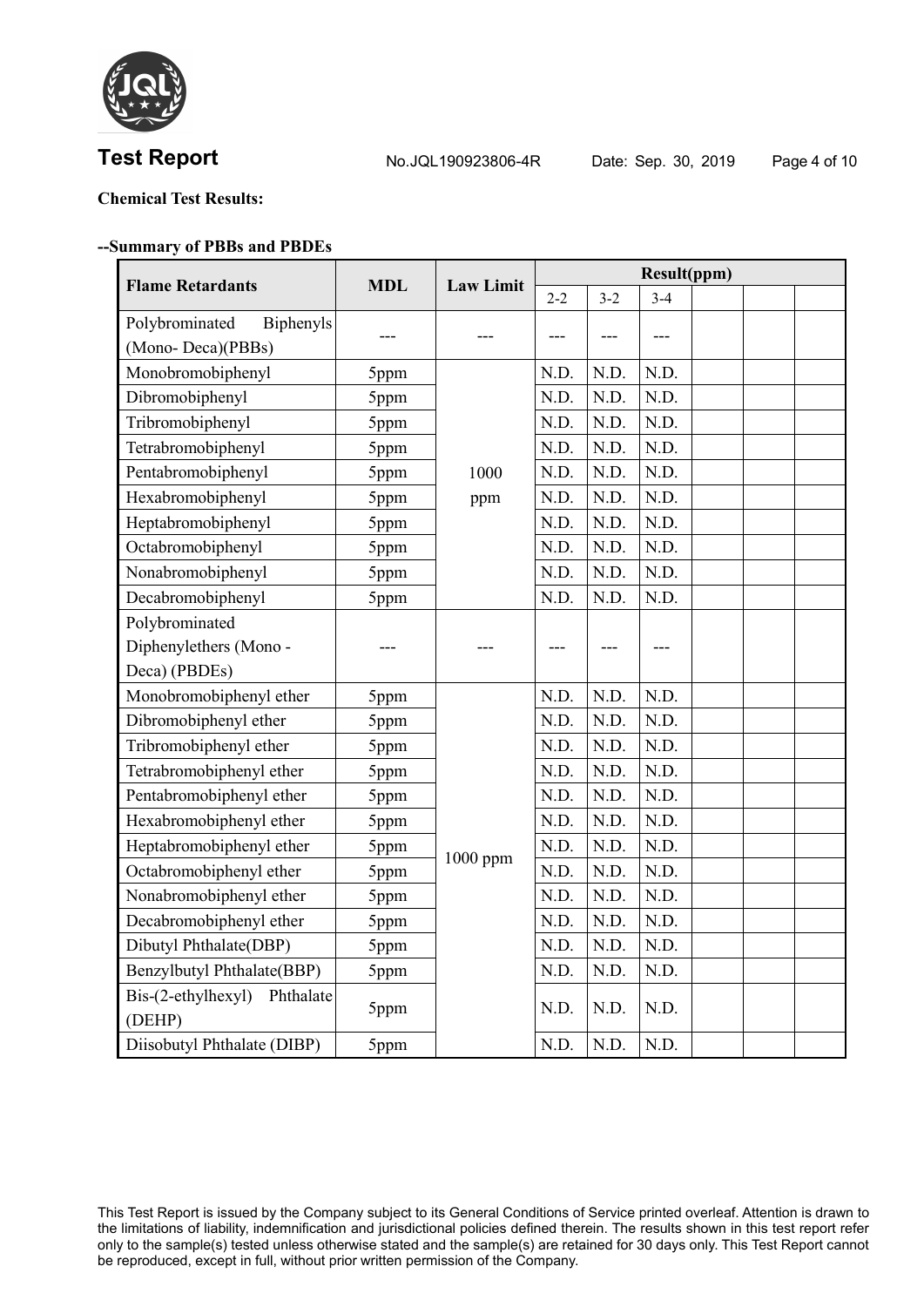**Test Report** No.JQL190923806-4R Date: Sep. 30, 2019 Page 5 of 10



## **Note:**

1. ppm=mg/kg

2. N.D.=Not Detected (Not detected is reported when the reading is less than detection limit value.)

3. Negative=absence of Cr(VI) in the metallic smaple

Positive= presence of  $Cr(VI)$  in the metallic sample

(The tested sample should further verifie by boiling-water-extraction method if the spottest result cannot be confirmed)

Boiling-water-ectraction:

Negative=absence of Cr(VI) in the metallic sample

Positive=presence of Cr(VI) in the metallic sample

Boiling-water-extraction solution is equal or greater that 0.02mg/kg with 50cm<sup>2</sup> sample surface area.

4. #=Positive indicates the presence of Cr(VI) on the tested areas and result the regarded as not comply with RoHS requirement.

Negative indicates the presence of Cr(VI) on the tested areas and result the regarded as comply with RoHS requirement

5. MDL=Method Detection Limit

## **Remark:**

(1) (a) It is the result on total Br while test item on restricted substances is PBBs/PBDEs. It is the result on total Cr while test item on restricted substances is  $Cr<sup>6+</sup>$ . .

(b) Results are obtained by EDXRF for primary screening, and further chemical testing by ICP(for Cd, Pb, Hg), UV-VIS(for CrVI) and GCMSD (for PBBs, PBDEs) is recommended to be performed. If the concentration exceeds the below warning value according to IEC 62321 Ed.1 111/95/2<sup>nd</sup> CDV (unit: mg/kg)

| <b>Element</b> | <b>Polymer</b>                              | <b>Metal</b>                                                   | <b>Composite Materials</b>                                     |  |
|----------------|---------------------------------------------|----------------------------------------------------------------|----------------------------------------------------------------|--|
| C <sub>d</sub> | BL $\leq$ (70-3σ) $\leq$ X $\leq$ (130+3σ)  | $BL \le (70-3\sigma) < X < (130+3\sigma)$                      | LOD $\leq$ X $\leq$ (150+3 $\sigma$ ) $\leq$ OL                |  |
|                | $\leq$ OL                                   | $\leq$ OL                                                      |                                                                |  |
| Pb             | $BL \le (700-3\sigma) < X < (1300+3\sigma)$ | $BL \le (700-3\sigma) < X < (1300+3\sigma)$                    | BL $\leq$ (500-3σ) $\leq$ X $\leq$ (1500+3σ)                   |  |
|                | $\leq$ OL                                   | $\leq$ OL                                                      | $\leq$ OL                                                      |  |
| Hg             | $BL \le (700-3\sigma) < X < (1300+3\sigma)$ | BL $\leq$ (700-3 $\sigma$ ) $\leq$ X $\leq$ (1300+3 $\sigma$ ) | BL $\leq$ (500-3 $\sigma$ ) $\leq$ X $\leq$ (1500+3 $\sigma$ ) |  |
|                | $\leq$ OL                                   | $\leq$ OL                                                      | $\leq$ OL                                                      |  |
| Br             | $BL \leq (300-3\sigma) < X$                 | $---$                                                          | $BL \leq (250-3\sigma) < X$                                    |  |
| Cr             | $BL \leq (700-3\sigma) < X$                 | $BL \leq (700-3\sigma) < X$                                    | $BL \leq (500-3\sigma) < X$                                    |  |

(c) OL=Over Limit, BL=Below Limit. LOD=limit of Detection, ---=not conducted.

(d) The XRF screening test for RoHS elements-The reading may be different to the actualcontent in the sample be of non-uniformity composition.

 $(2)$  (a)mg/kg=ppm=0.0001%, N.D.=not detected(<MDL),

(b)Unit and Method Detection Limit(MDL) in wet chemical test.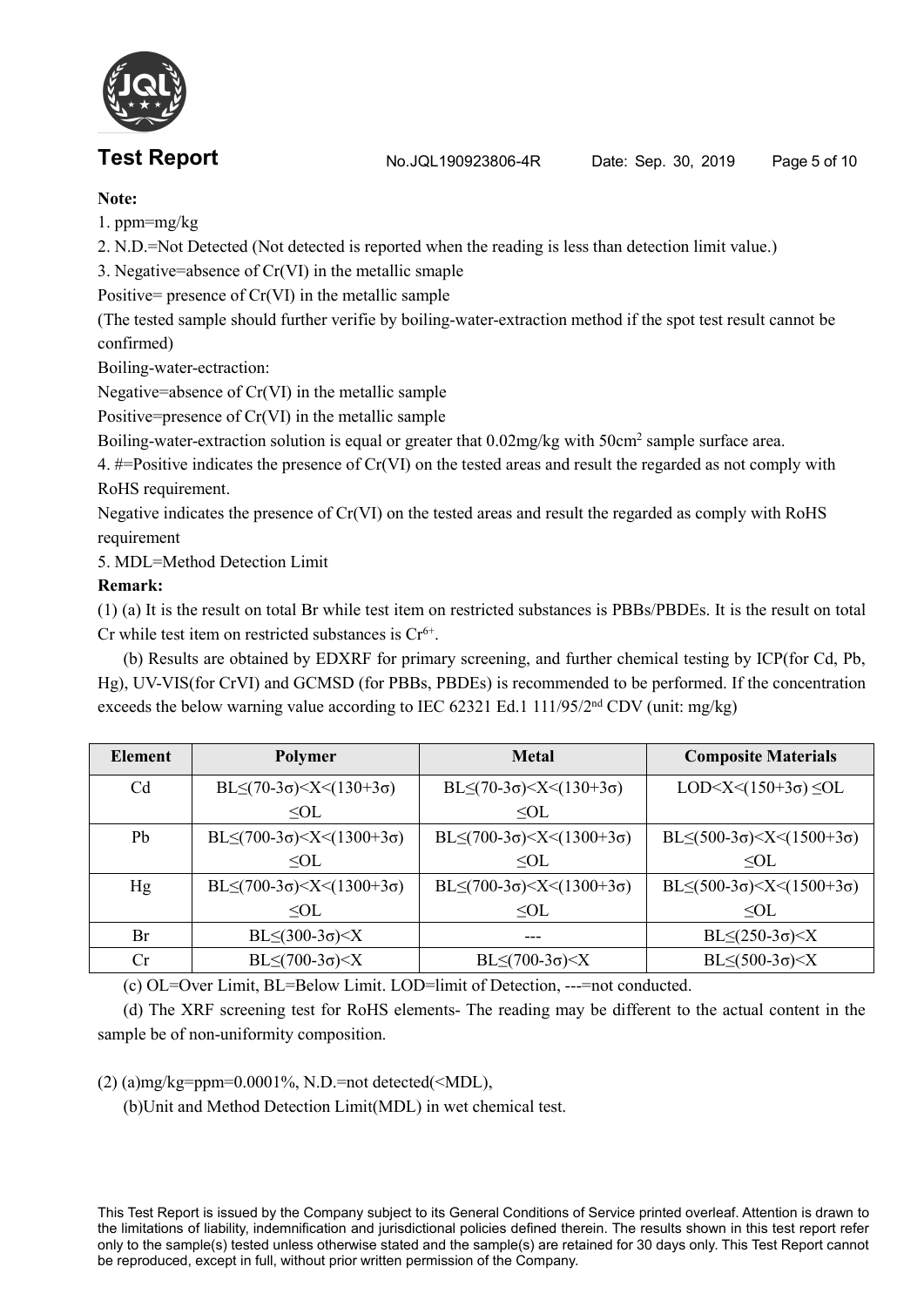

# **Test Report No.JQL190923806-4R** Date: Sep. 30, 2019 Page 6 of 10

| <b>Test Items</b> | Pb    | Cd    | Hg    |
|-------------------|-------|-------|-------|
| Units             | Mg/kg | Mg/kg | Mg/kg |
| <b>MDL</b>        |       |       |       |

The MDL for single compound of PBBs  $\&$  PBDEs is 5mg/kg and MDL of  $Cr^{6+}$  for polymer  $\&$  composite sample is 2mg/kg.

(c) According to IEC 62321 Ed.1 111/95/2<sup>nd</sup> CDV, result on  $Cr<sup>6+</sup>$  for metal sample is shown as Positive/Negative.

Negative=Absence of Cr<sup>6+</sup> coating, Positive= Persence of Cr<sup>6+</sup> coating.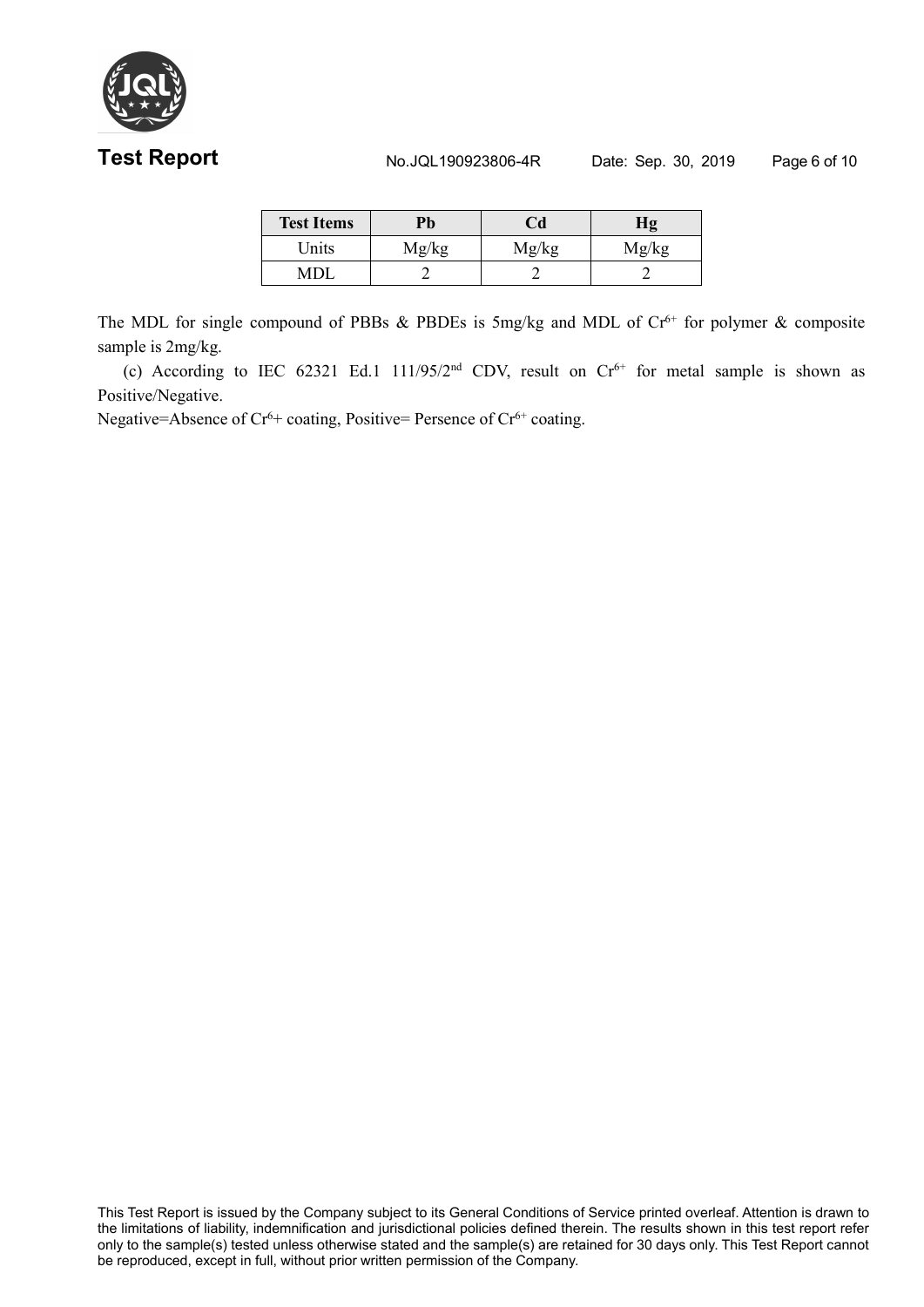

**Test Report** No.JQL190923806-4R Date: Sep. 30, 2019 Page 7 of 10

**Appendix 1: Photo of Submitted Sample**



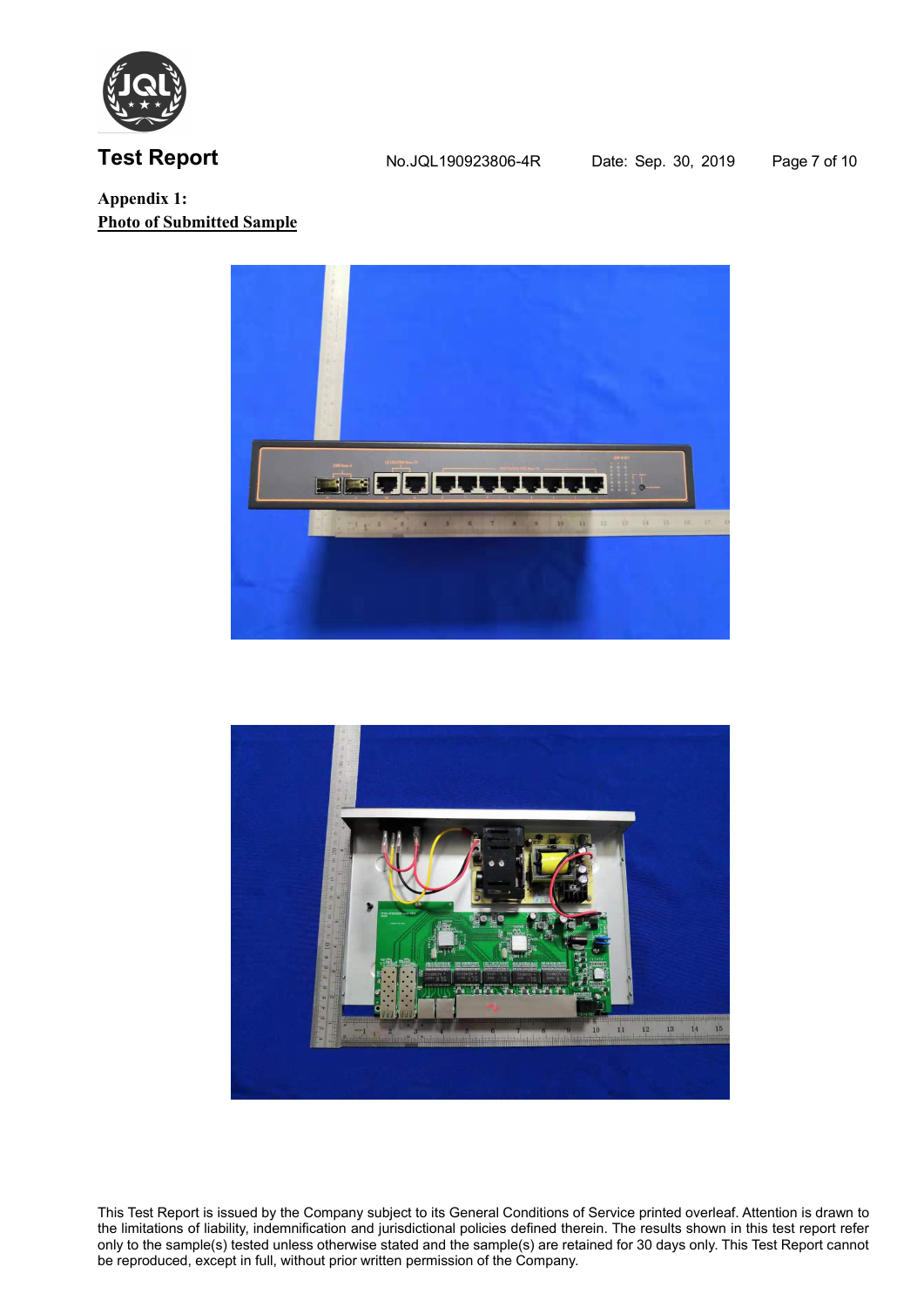

**Test Report No.JQL190923806-4R** Date: Sep. 30, 2019 Page 8 of 10

# **Appendix 2:**

# **RoHS Testing Flow Chart**

These samples were dissolved totally by pre-conditioning method according to below flow chart (Cr6+ and PBBs/PBDEs test method excluded).

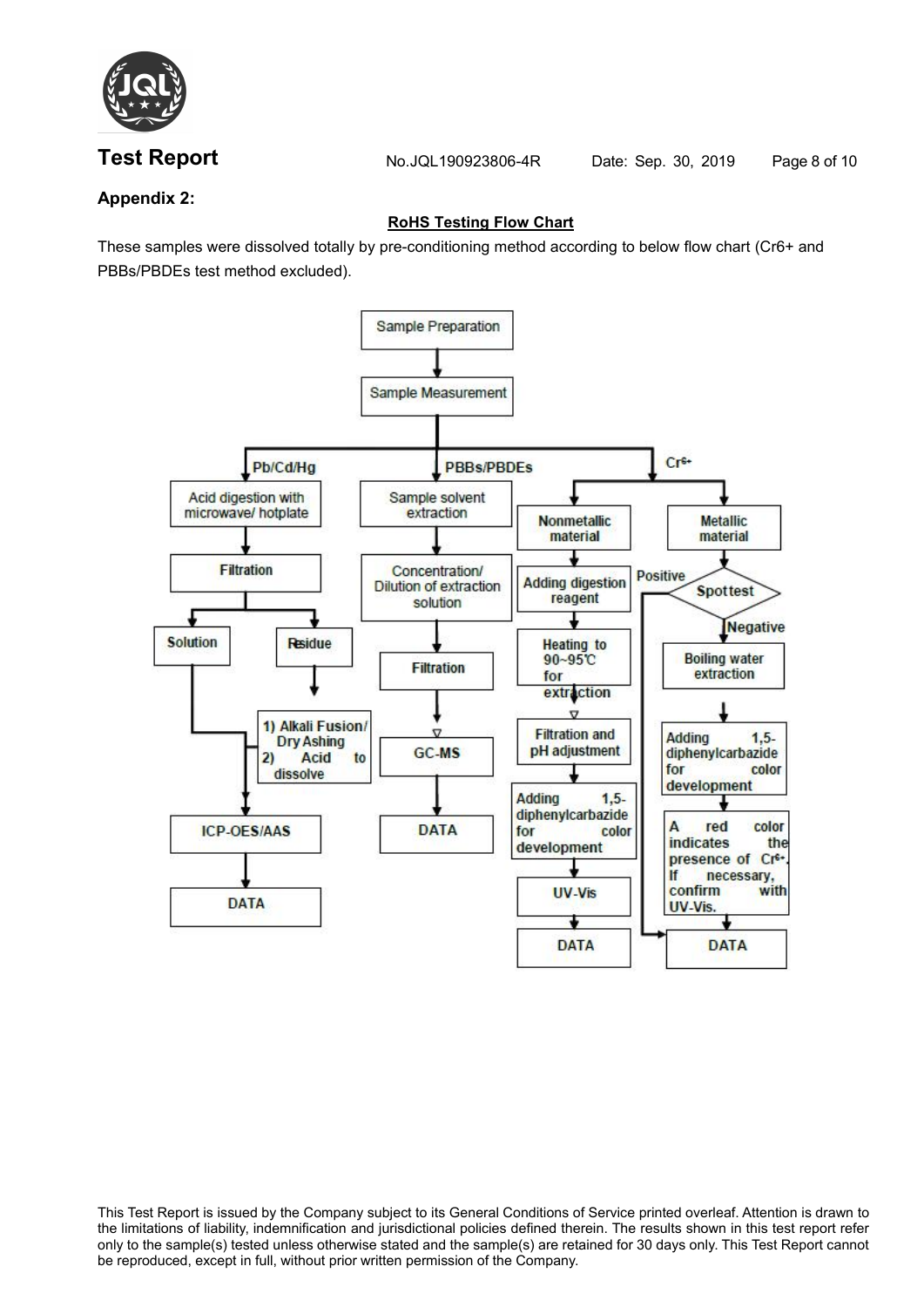

# **Test Report No.JQL190923806-4R** Date: Sep. 30, 2019 Page 9 of 10

### **HBCDD Testing Flow Chart**